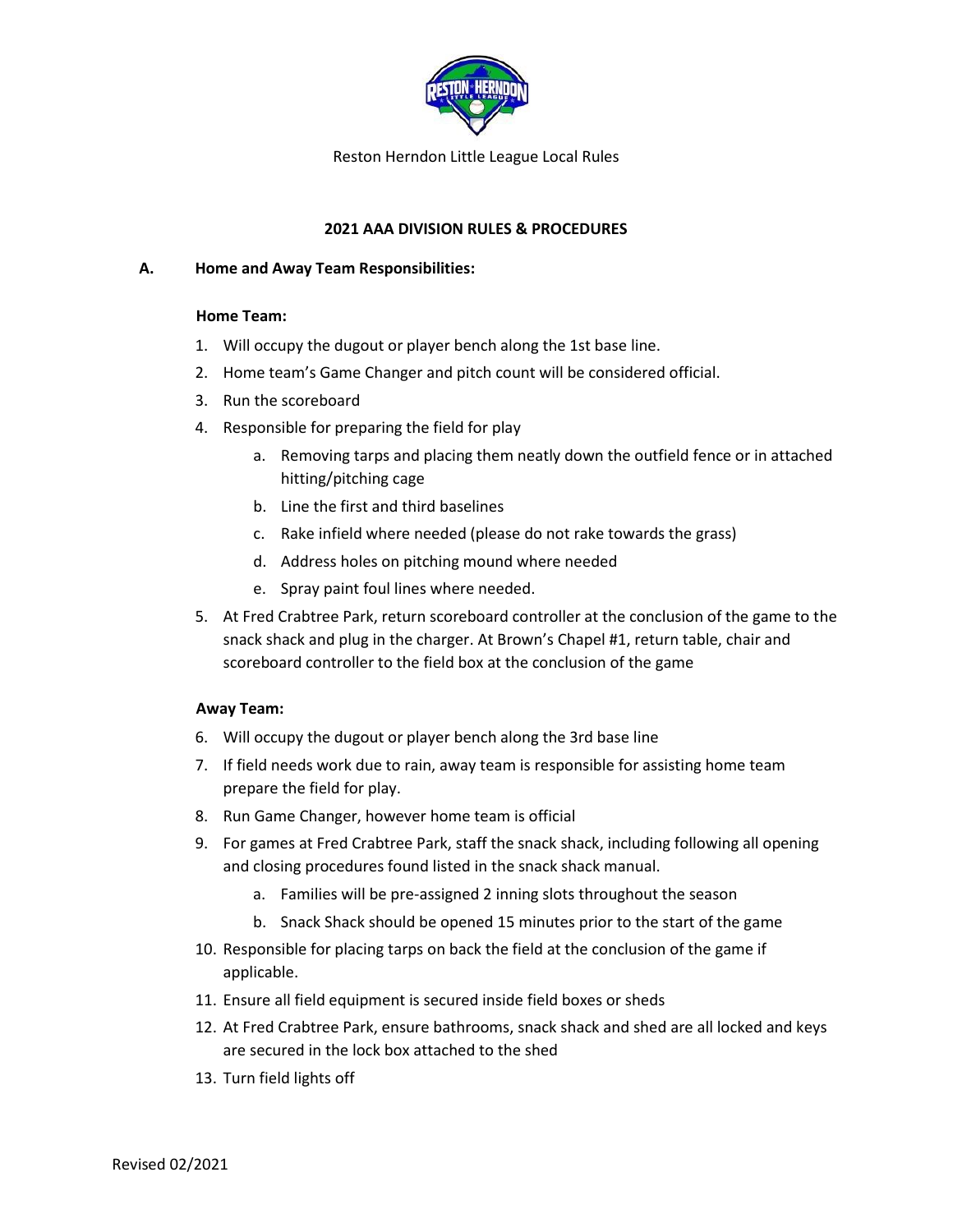

### **B. Pre-Game Logistics:**

- 1. Games Scheduled at Fred Crabtree Park, Reston North Park or Browns Chapel #1, the home team takes BP on the field (Do not throw BP or hit in the grass) and warms up in the outfield. Games scheduled at all other fields (without batting cages), neither team takes BP on the field. Teams may soft toss or hit off a tee in a safe manner into a net (not the fence).
- 2. Games Scheduled at Fred Crabtree Park, Reston North Park or Browns Chapel #1, the away team takes BP in one of the batting cages and warms up in a safe area off the playing field. Do not warm up in the outfield while the home team is taking BP or infield/outfield practice.
- 3. The home team should take 10 minutes of infield/outfield practice 30 minutes prior to the scheduled start time.
- 4. The away team should take 10 minutes of infield/outfield practice 20 minutes prior to the scheduled start time.
- 5. The home team should finish all field preparation 5 minutes prior to the scheduled start time.
- 6. The Umpire's plate meeting shall take place 5 minutes prior to the scheduled start time
	- a. At the plate meeting, managers must inform umpire and opposing manager of any players ineligible to pitch in the game that day.
	- b. At the plate meeting, each manager must furnish 2 leather-cover baseballs balls for each game, one that shall be new, and the other which shall be an acceptable "used" ball. The condition of the balls is subject to umpire discretion.
- 7. Home team takes the field immediately after the plate meeting and the game should start at the scheduled start time. The official start time is always the scheduled start time.

# **C. In-Game Logistics:**

- 1. Three coaches are allowed in the dugout or on the field at one time. Exceptions to this rule may be implemented by the division commissioner for safety precautions.
- 2. One adult coach must remain in the dugout at all times (rule 4.05).
- 3. Players may coach a base, but must wear a protective helmet.
- 4. Absolutely no food is allowed in the dugout during games, except for sunflower seeds.
- 5. On fields that do not have dugout gates, managers and coaches may stand in front of the open doorway, but must be inside the dugout.
- 6. Players must remain behind the fenced portion of the dugout.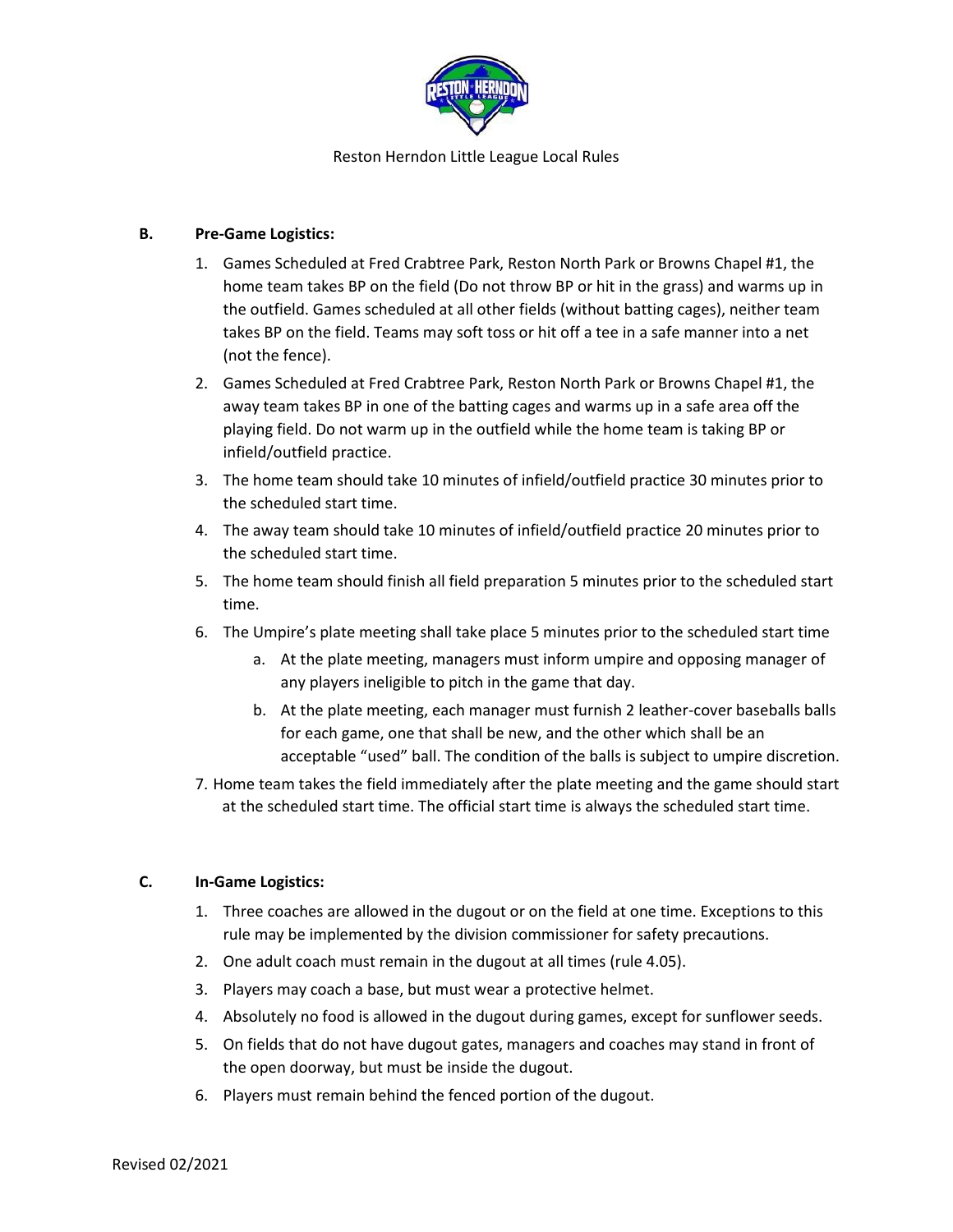

- 7. All gates, including dugout gates, must be closed during play.
- 8. No player will be allowed in the screened equipment area adjacent to the dugout while the ball is live, except to locate equipment necessary for game play. Once the player locates their bat the player must put it aside until it is that player's time to bat. Other players will not be allowed to loiter in the equipment area.
- 9. Players may not leave the dugout/bench area except with the permission of the manager or a coach.
- 10. Play will immediately be suspended at the first sign of lightning or thunder. All players, managers, coaches, umpires and spectators should go to their cars. Play will not resume until the area has been free of lightning for thirty (30) minutes. After of one hour of cumulative weather delay (1 or more suspensions in play), the game is terminated and declared official, suspended or to be re-started, based on Little League rules.

## **D. Manager Rights & Responsibilities:**

- 1. Managers must submit results and pitching reports (name of pitchers, number of innings and pitches for both teams) prior to 6 PM of the day following the game to their respective commissioners.
- 2. The manager is responsible for knowing when his/her pitcher must be removed due to pitching limits and abiding by all player participation rules.
- 3. The manager is responsible for the behavior of the parents/guardians of the players on his respective team. The umpire should address any complaints regarding the spectators to the relevant manager.
- 4. Any player who fails to attend at least 50% of his team's league scheduled activities can be removed from good standing. Only players in good standing are eligible to play in a game.
- 5. For disciplinary reasons only, a manager may request that a player not attend a particular game if both the commissioner and parents have been notified at least 24 hours in advance.
- 6. Managers who fail to follow the Little League Rules or RHLL's Local Rules are subject to reprimand or suspension.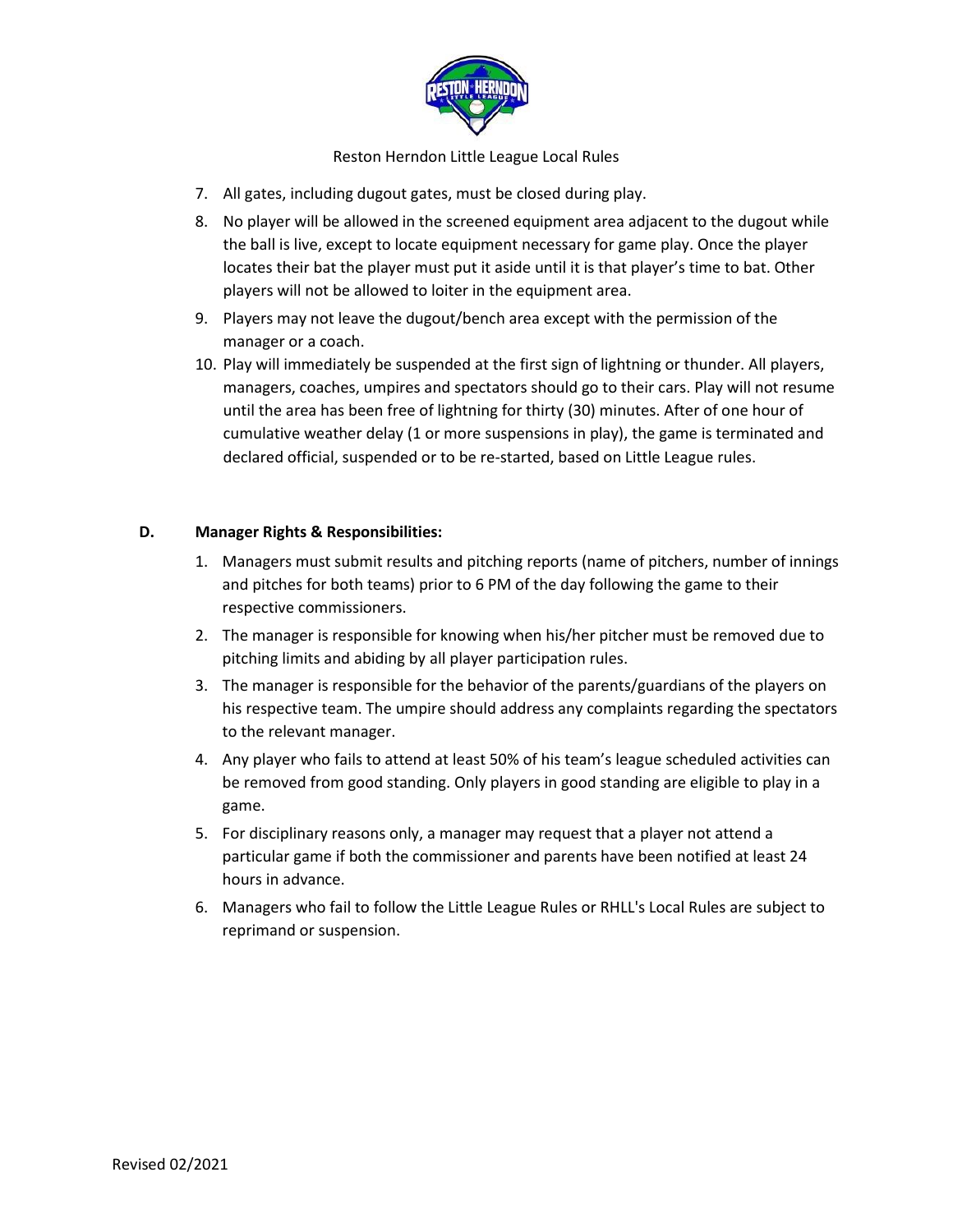

## **E. Game Rules:**

- 1. Unless otherwise noted in RHLL local rules, rules are specified in the 2022 Official Regulations and Playing Rules published by Little League. Rule books will be provided to managers by RHLL Division commissioners reserve the right to adjust rules to benefit the development of the players.
- 2. Division commissioner must inform all managers and the chief umpire via email of rule changes and provide at least one week advance notice.
- 3. The league shall attempt to provide umpires for each game. In the event that RHLL umpires do not report, the umpires shall be a parent from each team, with the home team responsible for supplying the home plate umpire, unless otherwise agreed to by the managers. Parents/spectators who fill in as umpires when regular umpires are not available are entitled to the same respect as regular umpires, and have equal authority as such.
- 4. A minimum of eight (8) players is necessary to start a game. A game may not be continued with less than eight (8) players. The opposing team with nine or more players shall provide, to the short-handed team, a player to play the outfield position closest to

their dugout. That fielder shall be the last batter who was put out on the offensive team. One batter prior to the borrowed fielder's at-bat, that fielder will be substituted with the batter that made the most recent out (if no subsequent outs have occurred, use the last runner that scored).

- 5. Player Participation rules are as follows:
	- a. No player shall sit out defensively for more than two (2) innings in a regular 6 inning game. If fewer than 6 innings are played all players shall play no less than 2 less than the total of number of innings played. (For example: if 5 innings are played, all players must play at least 3 innings, etc). If extra innings are required, no player shall sit out defensively for more than one of every three innings.
	- b. All players are required to play at least 2 of their defensive innings at an infield position (First Base, Second Base, Third Base, Shortstop, Pitcher or Catcher) in the first 5 innings of a game.
		- a. Players must play the entire inning from start to completion at an infield position to count as one full inning toward their requirement.
- **6. Exemptions to player participation rules:** 
	- a. Should less than 5 complete innings be played due to light, time limit, weather, etc. then the requirement is considered waived.
	- b. Players who are injured during a game and unable to play a defensive position for the remainder of the game will be exempt. If a player starts an inning at an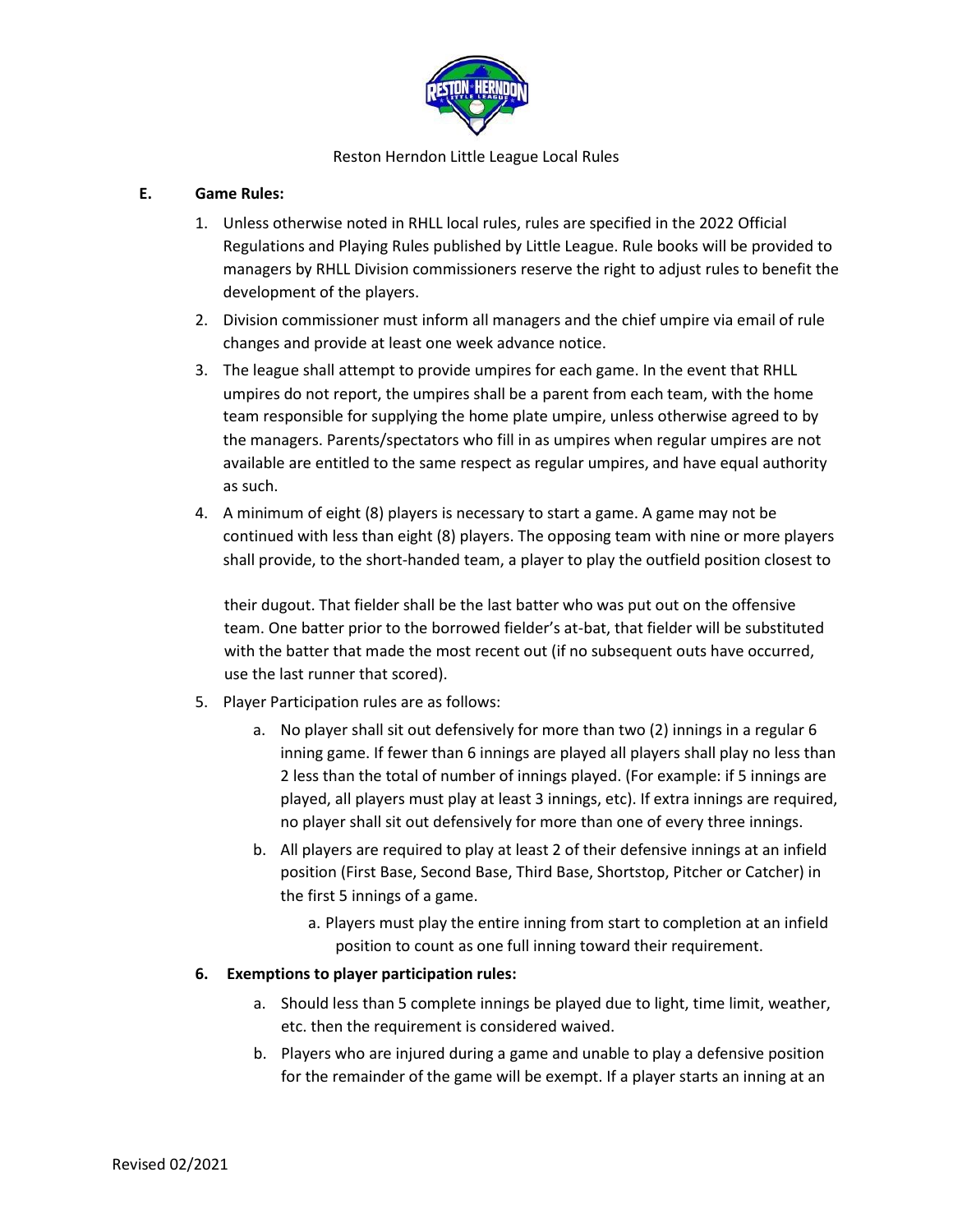

infield position, but leaves the game temporarily due to injury, that inning qualifies as one of their required infield innings.

- c. Players arriving after the first pitch of their team's defensive 1st inning are exempt. Managers are still encouraged to play them 2 innings in the infield by the end of the game.
- d. Commissioner's exemption: Managers with a player who has been injured and rehabilitating or a player who poses a safety risk to themselves or others may seek an exemption from their Commissioner and that process is established here. Any exemption should be short term, and would be communicated to all the Managers of that division by the Commissioner.
- **7.** Continuous batting order is in effect for all games
- **8.** Free substitution, except for the pitcher, will be allowed to encourage maximum participation, this does not include pinch runners.
- **9.** Pitching Rules and Limits are as follows:
	- a. Any player on a regular season team may pitch and there is no limit to the number of pitchers a team may use in a game.
	- b. **Fall Season: During regular season, pitchers are limited to pitch in two innings. An inning is defined by a pitch being thrown in any half of the inning.**
	- c. Any player who has played the position of catcher in four (4) or more innings in a game is not eligible to pitch on that calendar day.
	- d. Intentional walks requested by the manager are counted as four pitches towards the pitcher's pitch count.
	- e. Pitch limits for the first portion of the season, date determined by the division commissioner:
		- a. 11s: 50 pitches per day
		- b. 10s & 9s: 50 pitches per day
		- c. 8s & 7s: 35 pitches per day
	- f. Pitch limits for the Second portion of the season, date determined by the division commissioner:
		- a. 11s: 85 pitches per day
		- b. 10s & 9s: 75 pitches per day
		- c. 8s & 7s: 50 pitches per day
	- g. Pitchers must adhere to the following rest requirements:
		- a. If a player pitches 66 or more pitches in a day, four (4) calendar days of rest must be observed.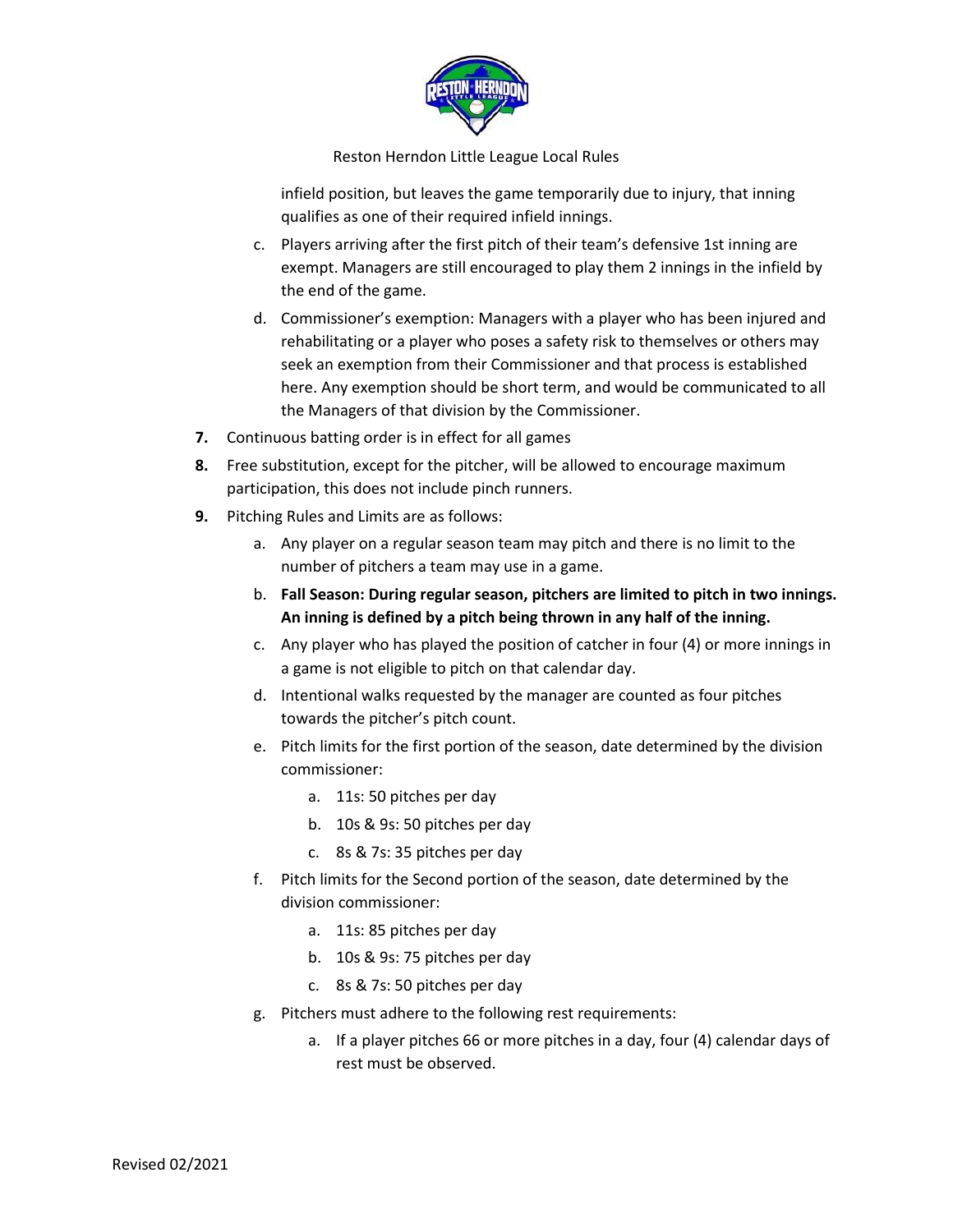

- b. If a player pitches 51 65 pitches in a day, three (3) calendar days of rest must be observed.
- c. If a player pitches 36 50 pitches in a day, two (2) calendar days of rest must be observed.
- d. If a player pitches 21 35 pitches in a day, one (1) calendar day of rest must be observed.
- e. If a player pitches 1-20 pitches in a day, no (0) calendar day of rest is required.
- h. Threshold exception: If a pitcher reaches the limit imposed for his/her league age while facing a batter, the pitcher may continue to pitch until any one of the following conditions occurs:
	- a. That batter reaches base.
	- b. That batter is put out.
	- c. The third out is made to complete the half-inning.
	- d. The pitcher's reported pitch count and rest is based off the first pitch to the last batter faced.
- **10.** Catcher threshold exception: If a pitcher reaches 40 pitches while facing a batter, the pitcher may continue to pitch, and maintain their eligibility to play the position of catcher for the remainder of that day, until any one of the following conditions occurs:
	- a. that batter reaches base.
	- b. that batter is retired.
	- c. the third out is made to complete the half-inning or the game.
	- d. The pitcher's reported pitch count and rest is based off the first pitch to the last batter faced.
- **11.** If a player begins a batter at 41 pitches, that player may not play the position of catcher for the remainder of that day.
- **12.** The pitch count recorder must provide the current pitch count for any pitcher when requested by either manager or any umpire. However, the manager is responsible for knowing when his/her pitcher must be removed.
- **13.** The official pitch count recorder should inform the umpire-in-chief when a pitcher has delivered his/her maximum limit of pitches for the game, as noted in Regulation VI (c). The umpire-in-chief will inform the pitcher's manager that the pitcher must be removed in accordance with Regulation VI (c). However, the failure by the pitch count recorder to notify the umpire-in-chief, and/or the failure of the umpire-in- chief to notify the manager, does not relieve the manager of his/her responsibility to remove a pitcher when that pitcher is no longer eligible.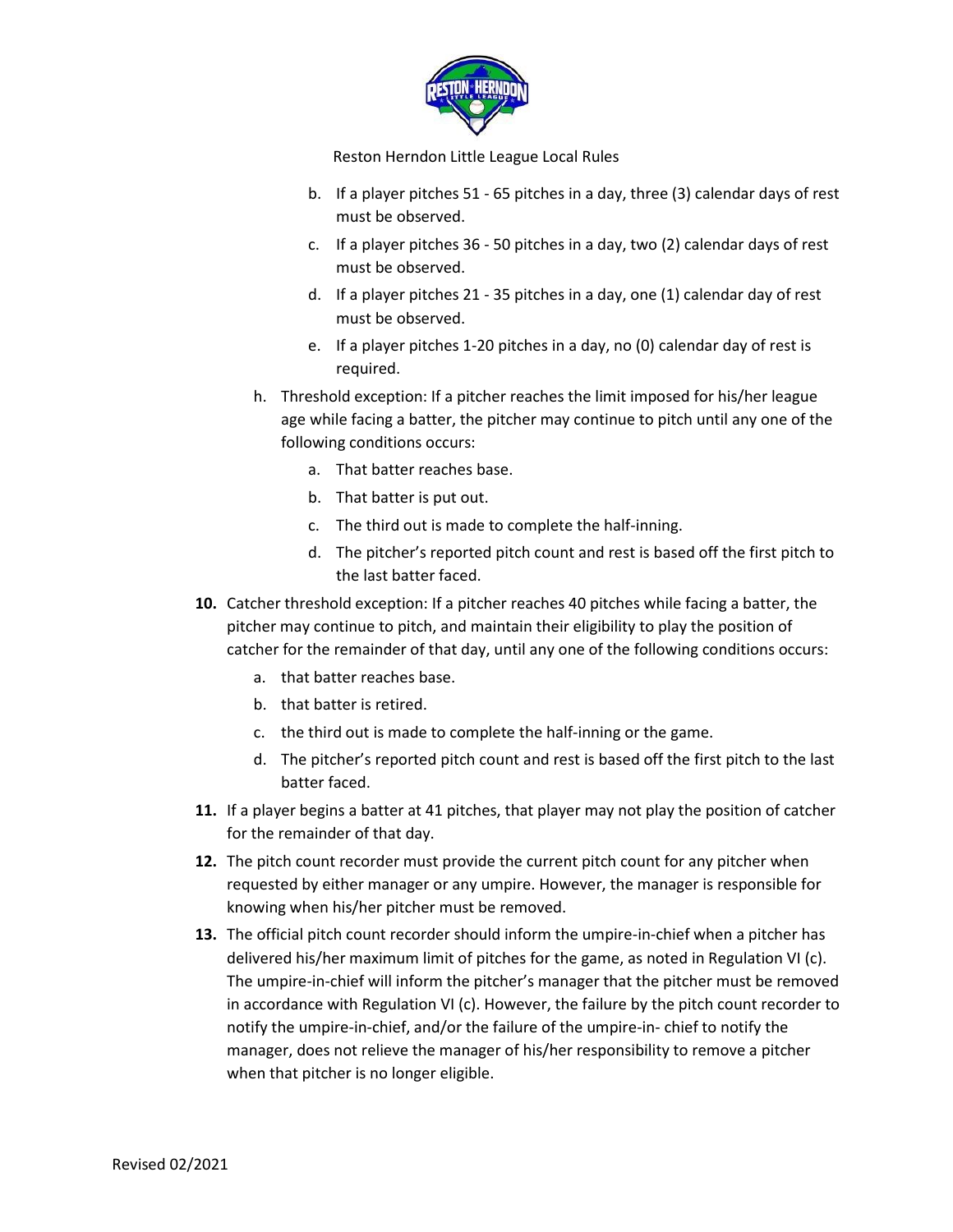

- **14.** A player who has attained the league age of twelve (12) is not eligible to pitch. See Little League Regulation V – Selection of Players)
- **15.** A player may not pitch in more than one game in a day.
- **16.** The withdrawal of an ineligible pitcher after that pitcher is announced, or after a warmup pitch is delivered, but before that player has pitched a ball to a batter, shall not be considered a violation. Little League officials are urged to take precautions to prevent protests. When a protest situation is imminent, the potential offender should be notified immediately.
- **17.** Pitches delivered in games declared "Regulation Tie Games" or "Suspended Games" shall be charged against pitcher's eligibility. In suspended games resumed on another day, the pitchers of record at the time the game was halted may continue to pitch to the extent of their eligibility for that day, provided said pitcher has observed the required days of rest.
	- a. Example: if the pitcher of record pitches over 20 pitches and the suspended game takes place the next day, that pitcher may not pitch as they have not fulfilled their required rest.
	- b. Example: if pitcher of record has fulfilled their rest requirements prior to resuming a suspended game, their pitch count re-starts at zero. In this case, a pitcher may pitch beyond their limit within the GAME (which occurred over 2 separate days), but they are still limited to the daily limit for each of the DAYS the game is played.
- **18.** Violation of any pitching regulation can result in protest of the game in which it occurs. Protest shall be made in accordance with Playing Rule 4.19.
- **19.** The home team's game changer and pitch count shall be considered official. Each manager will retain a copy of their team's pitch count totals for each game, and a log of their team's pitchers' eligibility throughout the season.
	- a. The official team scorekeeper shall not be allowed in the dugout or on the bench, unless that scorekeeper is also the manager, or a coach that is permitted to be present in the dugout.
- **20.** Only positive cheers directed at members of their own team by players or fans will be allowed. No organized cheers will be allowed while the pitcher is delivering a pitch. The umpire has authority to request that the manager, coaches, players, or fans cease any cheers that in the umpire's judgment are inappropriate or disruptive to the game. The opposing manager may also request the umpire to control organized cheers that he believes are inappropriate.
- **21.** A coach (adult or player) making a "safe" or "out" call in an attempt to influence the outcome of a play is considered by Little League Rules to be in violation of the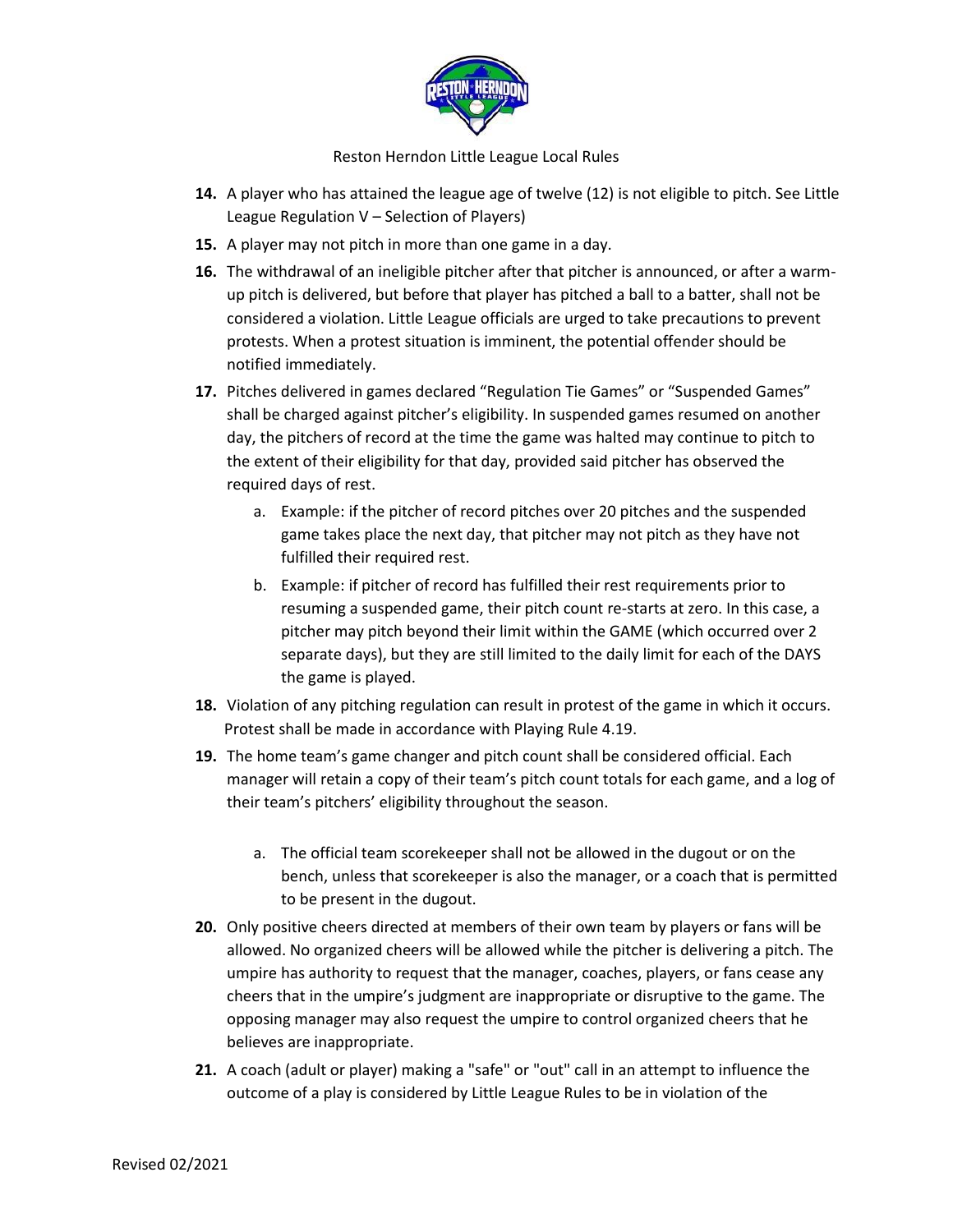

Unsportsmanlike Conduct rule and therefore is subject to ejection. It is the objective of this local rule modification to create awareness among the coaches, so that this behavior is eliminated. An umpire witnessing this act will provide one warning to a base or bench coach. On the second offense during that game, the umpire will require that a base coach be replaced. The offending base coach must perform their coaching responsibilities from the bench for the remainder of that game. A coach who receives three warnings in the same game must leave the bench and watch the remainder of the game from the stands. All 2nd and 3rd offenses will be reported to the commissioner for review. (See Rule4.06)

- **22.** With 2 outs and the offensive team's catcher on base, a courtesy runner shall be inserted for that player. This runner shall be the player who made the last out. Courtesy runners are also allowed in the case of injury.
- **23.** Teams are limited to four (4) runs maximum per inning, except for the sixth (or time mandated final) inning, which shall be unlimited.
- **24.** Should a baserunner advance to any base illegally, he/she shall be returned to his/her original base.
- **25.** RHLL will mandate Little League rule 6.02(c), After entering the batter's box, the batter must remain in the box with at least one foot throughout the at bat. Please 6.02(c) for exceptions and penalties
- **26.** "Mercy Rule" (rule 4.10e) is NOT in effect.
- **27.** Dropped third strike rule is NOT in effect.
- **28.** Infield fly rule is NOT in effect.
- **F. Time Limits:** 
	- 1. Home Plate umpire's watch/phone determines current time.
		- a. The new innings start time is marked immediately after the third out of the previous inning.
	- 2. Time limits are strictly enforced.
	- 3. No new inning shall begin 2 hours after the scheduled start time.
	- 4. The game will cease immediately at 2 hours, 30 minutes (drop dead time) after the scheduled start time.
	- 5. If the home team is at bat and winning the game when the drop dead time is reached the inning is considered complete and the score is final (assuming 4 innings (including the shortened 4th inning) have been played)
	- 6. If the away team is at bat when the drop dead time is reached the game reverts back to the score at the end of the previous completed inning and the game is final, unless 4 innings have not been played. If 4 innings have not been completed the game is